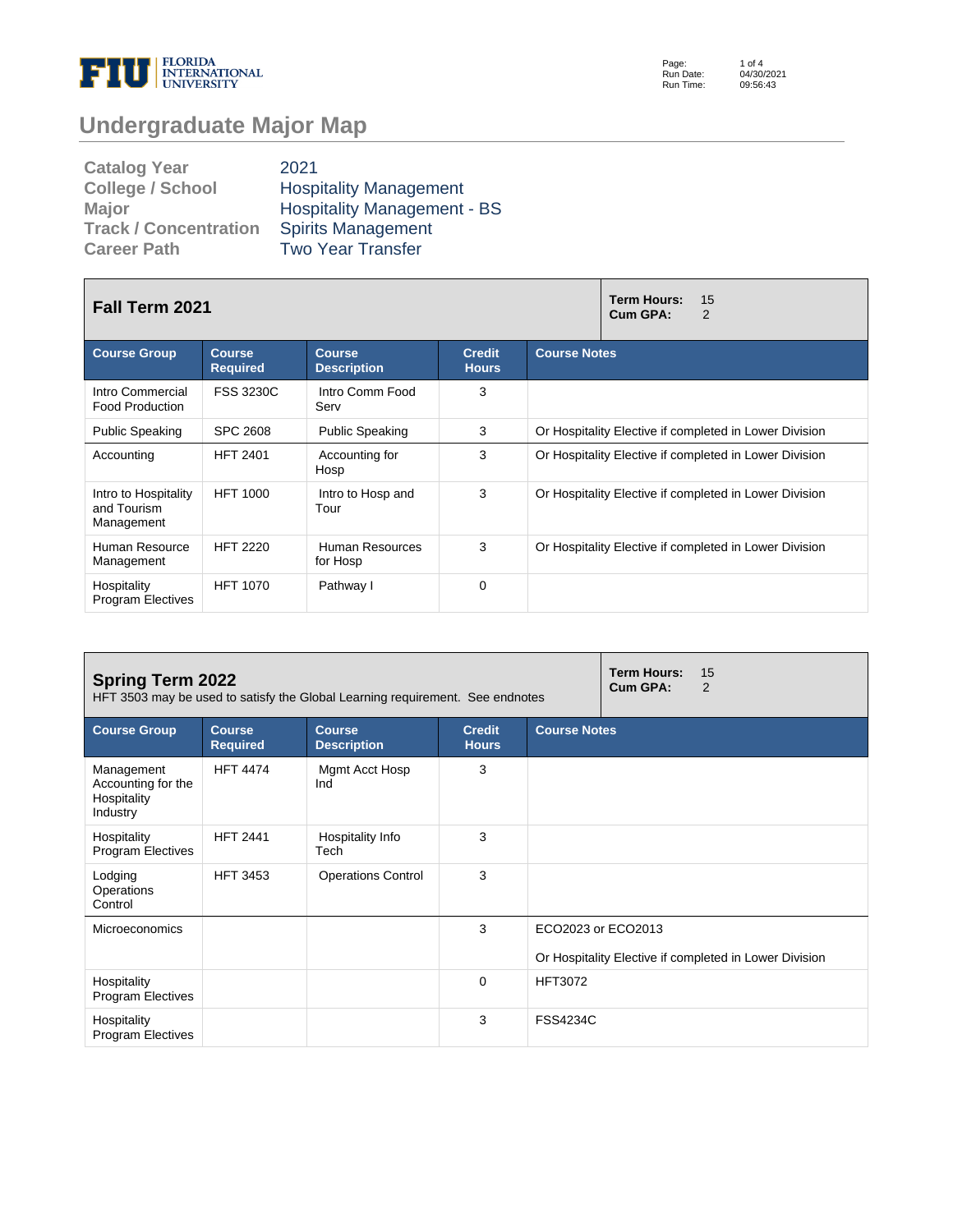

## **Undergraduate Major Map**

| <b>Summer Term 2022</b><br>Use this semester to catch up on coursework if necessary. |                                  |                                       |                               | <b>Term Hours:</b><br>6<br>Cum GPA:<br>2 |                                              |
|--------------------------------------------------------------------------------------|----------------------------------|---------------------------------------|-------------------------------|------------------------------------------|----------------------------------------------|
| <b>Course Group</b>                                                                  | <b>Course</b><br><b>Required</b> | <b>Course</b><br><b>Description</b>   | <b>Credit</b><br><b>Hours</b> | <b>Course Notes</b>                      |                                              |
| Law for the<br>Hospitality<br>Industry                                               | <b>HFT 3603</b>                  | <b>Hospitality Law</b>                | 3                             |                                          |                                              |
| Advanced<br>Internship                                                               | <b>HFT 4945</b>                  | Adv Intern Hsptly                     | 0                             |                                          | Or HFT 3263 if Requirements not met for 4945 |
| <b>Spirits</b><br>Management<br><b>Required Courses</b>                              | <b>HFT 3861</b>                  | <b>Spirits</b><br><b>Fundamentals</b> | 3                             |                                          |                                              |

| Fall Term 2022                                              |                                  |                                     |                               |                     | <b>Term Hours:</b><br>Cum GPA: | 15<br>$\overline{2}$ |
|-------------------------------------------------------------|----------------------------------|-------------------------------------|-------------------------------|---------------------|--------------------------------|----------------------|
| <b>Course Group</b>                                         | <b>Course</b><br><b>Required</b> | <b>Course</b><br><b>Description</b> | <b>Credit</b><br><b>Hours</b> | <b>Course Notes</b> |                                |                      |
| <b>Financial Analysis</b><br>in the Hospitality<br>Industry | <b>HFT 4464</b>                  | Fin Anal Hosp<br>Indust             | 3                             |                     |                                |                      |
| Restaurant<br>Management                                    | <b>HFT 3263</b>                  | <b>Restaurant Mgmt</b>              | 3                             |                     |                                |                      |
| Spirits<br>Management<br><b>Required Courses</b>            | <b>HFT 3811</b>                  | Bev Mkt &<br><b>Distribution</b>    | 3                             |                     |                                |                      |
| Hospitality<br><b>Program Electives</b>                     | <b>HFT 3503</b>                  | Hosptly Mktg Mgmt                   | 3                             |                     |                                |                      |
| Hospitality<br><b>Program Electives</b>                     | <b>HFT 4323</b>                  | Hosp Facil Environ<br>System        | 3                             |                     |                                |                      |

| <b>Spring Term 2023</b><br>HFT 4323 may be used to satisfy the Global Learning requirement. See endnotes |                                  |                                     |                               | <b>Term Hours:</b><br>Cum GPA: | 12<br>2 |  |
|----------------------------------------------------------------------------------------------------------|----------------------------------|-------------------------------------|-------------------------------|--------------------------------|---------|--|
| <b>Course Group</b>                                                                                      | <b>Course</b><br><b>Required</b> | <b>Course</b><br><b>Description</b> | <b>Credit</b><br><b>Hours</b> | <b>Course Notes</b>            |         |  |
| Spirits<br>Management<br><b>Required Courses</b>                                                         | <b>HFT 4064</b>                  | Beverage<br>Entrepreneurship        | 3                             |                                |         |  |
| Senior Seminar                                                                                           | <b>HFT 4294</b>                  | Sr. Sem. Hosp.<br>Mgmt.             | 3                             |                                |         |  |
| Hospitality<br>Analytics and<br>Revenue<br>Management                                                    | <b>HFT 4413</b>                  | Hosp Analytics &<br>Rev Mgt         | 3                             |                                |         |  |
| Spirits<br>Management<br><b>Required Courses</b>                                                         | <b>HFT 3613</b>                  | Beverage Mgmt<br>Law                | 3                             |                                |         |  |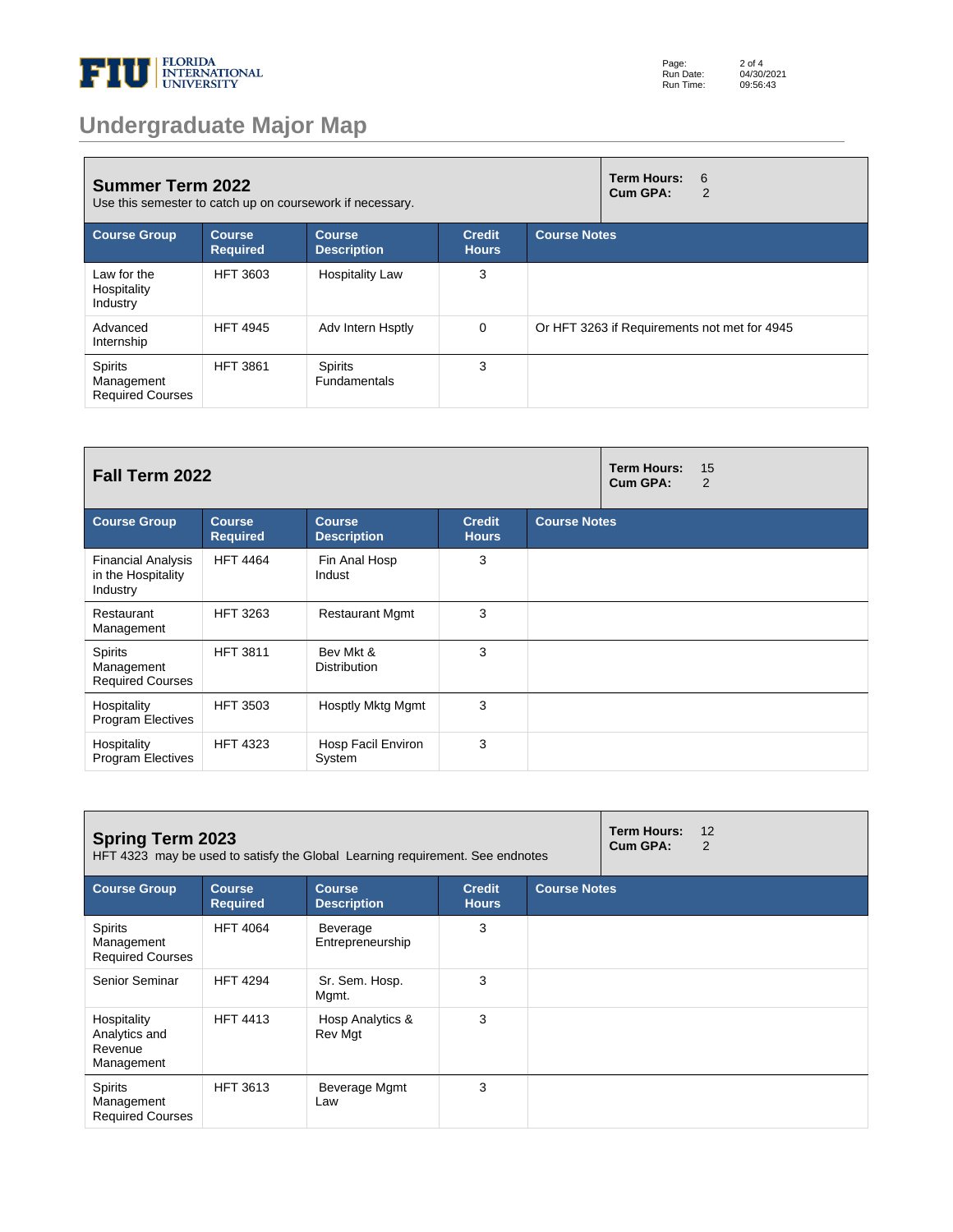

| <b>Undergraduate Major Map</b> |  |  |
|--------------------------------|--|--|
|--------------------------------|--|--|

| <b>Summer Term 2023</b><br>Use this Semester to catch up on coursework if necessary.<br><b>Hospitality Industry Experience</b> |  |
|--------------------------------------------------------------------------------------------------------------------------------|--|
|--------------------------------------------------------------------------------------------------------------------------------|--|

## **General Requirements**

\*Critical Indicator is the minimum grade indicated in specific courses to demonstrate proficiency and progress in major. Earning less than the minimum grade is a trigger for a conversation with advisor.\* 

Transfer students are assumed to have completed an Associates of Arts Degree from a Florida Public Institution or completed 60 credits and the University Core Curriculum Requirements. 

In addition, the following courses are required of incoming transfer students: 

Global Learning Requirement for Transfers: Transfers entering FIU Fall 2011 or later are required to take two Global Learning courses. 

Those who meet University Core Curriculum Requirements prior to entering FIU 

-Two Global Learning Discipline Specific Courses (One of the two may be a Global Learning Foundation Course chosen in consultation with your advisor) 

Those who do not meet University Core Curriculum Requirements prior to entering FIU -One Global Learning Foundation Course (from the University Core Curriculum) -One Global Learning Discipline Specific Course 

Transfer courses may not be used to meet the FIU Global Learning Requirement. For a list of Global learning courses: http://goglobal.fiu.edu 

School of Hospitality and Tourism Management Selected Major Requirements: 

Industry Experience Requirement: 1300 hours - A total of 1300 documented hours of hospitality/ tourism related practical training work experience is required. This includes 300 hours in HFT 4945 Advanced Internship. A minimum of 800 hours must be completed while enrolled in the degree program at FIU. The Advanced Internship must be track-related and approved by an advisor. Work experience documentation is required. Students with extensive industry management experience may apply for a waiver of the 1000 hour work experience and Advanced Internship. 

Hospitality Management offers 6 majors and the option of a general Hospitality major. If one of the 6 majors is chosen, 4 specific major courses are required and 2 major related electives. If the general hospitality option is chosen, the electives may be chosen from any of the courses offered in our program. Students who do not take any of the 6 lower division prerequisites prior to transferring into FIU with 60 credits, will need to take 6 additional credits of major electives if a major is selected.

The 6 majors are:

Beverage Management Culinary Management Hotel/Lodging Management Restaurant/Foodservice Management